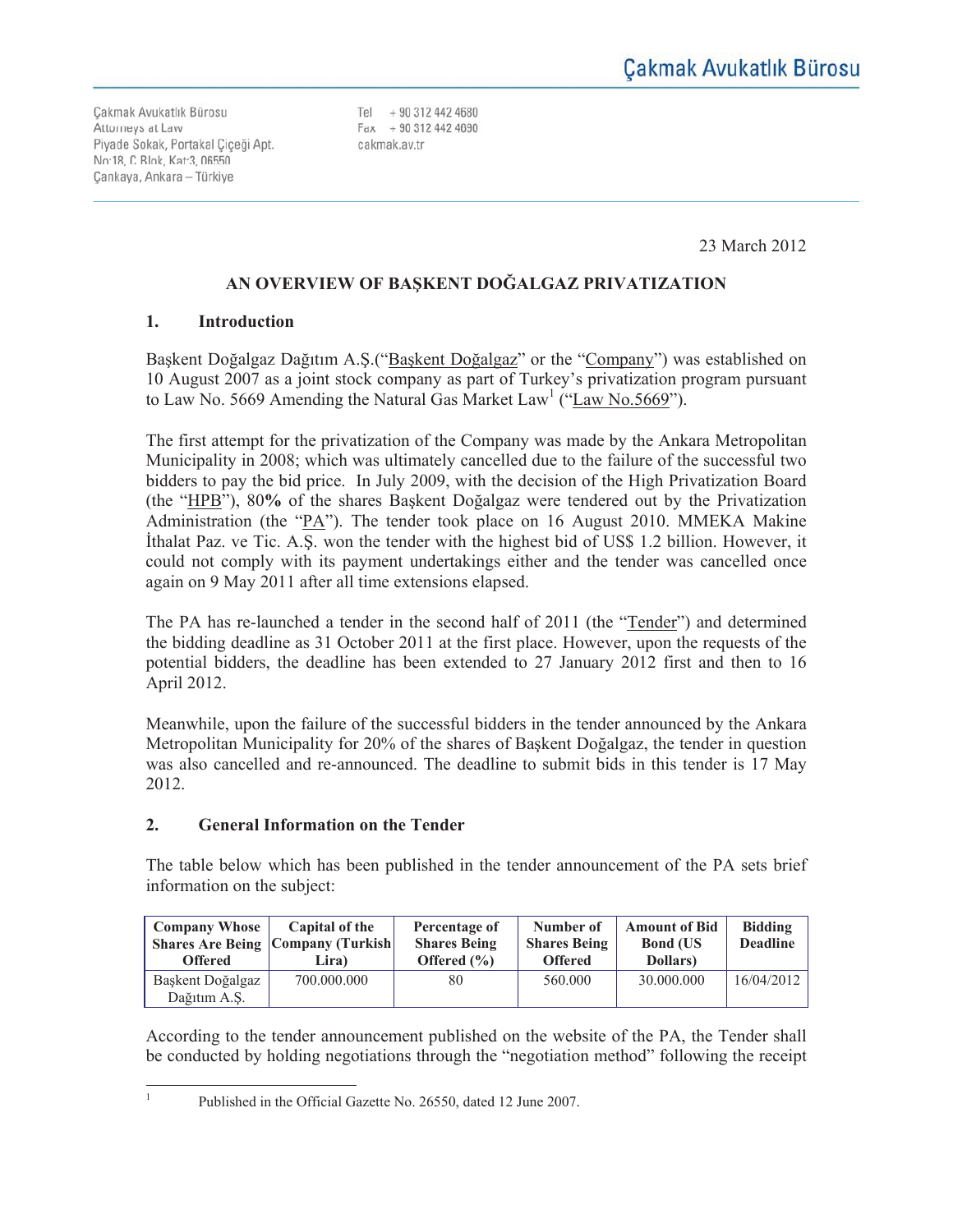of the bids in sealed envelopes. If deemed necessary by the Tender Commission, the tender may be concluded through an auction with the participation of the bidders involved in the negotiations.

Participants upon their application, may be given the opportunity to access the data site that will be made available in electronic environment from the date to be designated by the PA, to visit the data room that will contain the information and documents that could not be uploaded to the data site, to hold meetings with the Company representatives, to attend management presentations and to make site visits in order to perform due diligence of the current status of the Company including also the information contained in the Information Memorandum, prior to bidding. In order to participate in this due diligence process, participants are required to deposit US\$ 15,000.00 to any of the bank account numbers specified in the tender announcement, in cash.

According to the declarations of the PA, there are some alterations in the Tender announced for the third time. For instance, this time an option has been set forth for the investors to pay 50% of the tender price in advance and the remaining 50%, 2 years after the privatization.

Large investor groups of the sector such as Koç, Sabanci, Akfen and Aksa are among the companies interested in the Tender.

Final bargaining talks are expected to take place latest in the beginning of May, if no further postponement occurs.

## **3. Key Issues for Consideration by Potential Investors and Lenders**

Başkent Doğalgaz obtained its distribution license on 31 August 2007 for a term of 30 years under the Natural Gas Market Law,  $No.4646<sup>2</sup>$  and the Natural Gas Market Licensing Regulation<sup>3</sup>.

Distribution is defined as the transmission of natural gas by local gas pipelines and the retailsale of natural gas for delivery to customers. Distribution license grants the Company the authority to conduct gas distribution activities within the borders of the Municipality. Başkent Doğalgaz is the only distribution company in Ankara distribution region.

Company was established to engage solely in distribution of the natural gas under the Natural Gas Market Law. For this purpose, the Company can;

- (i) establish all kind of facilities for distribution of natural gas, or lease and purchase any kind of facility; and
- (ii) purchase and sell the natural gas, establish new subscribers within the distribution network.

The founders of Başkent Doğalgaz are (i) Ankara Metropolitan Municipality, (ii) EGO Ankara Electricity and Coal Gas Association, (iii) Ankara Kömür ve Asfalt İşletmeleri San. Tic. A.S., (iv) Ankara Soğukhava Depo İsletmeciliği Gıda Sanayi Ticaret A.S. and (v) Ankara Büyükşehir Belediyesi Proje Organizasyon İşlemleri İnşaat Taahhüt Müşavirlik

 $\frac{1}{2}$ Published in the Official Gazette No. 24390, dated 2 May 2001.

<sup>3</sup> Published in the Official Gazette No. 24869, dated 7 September 2002.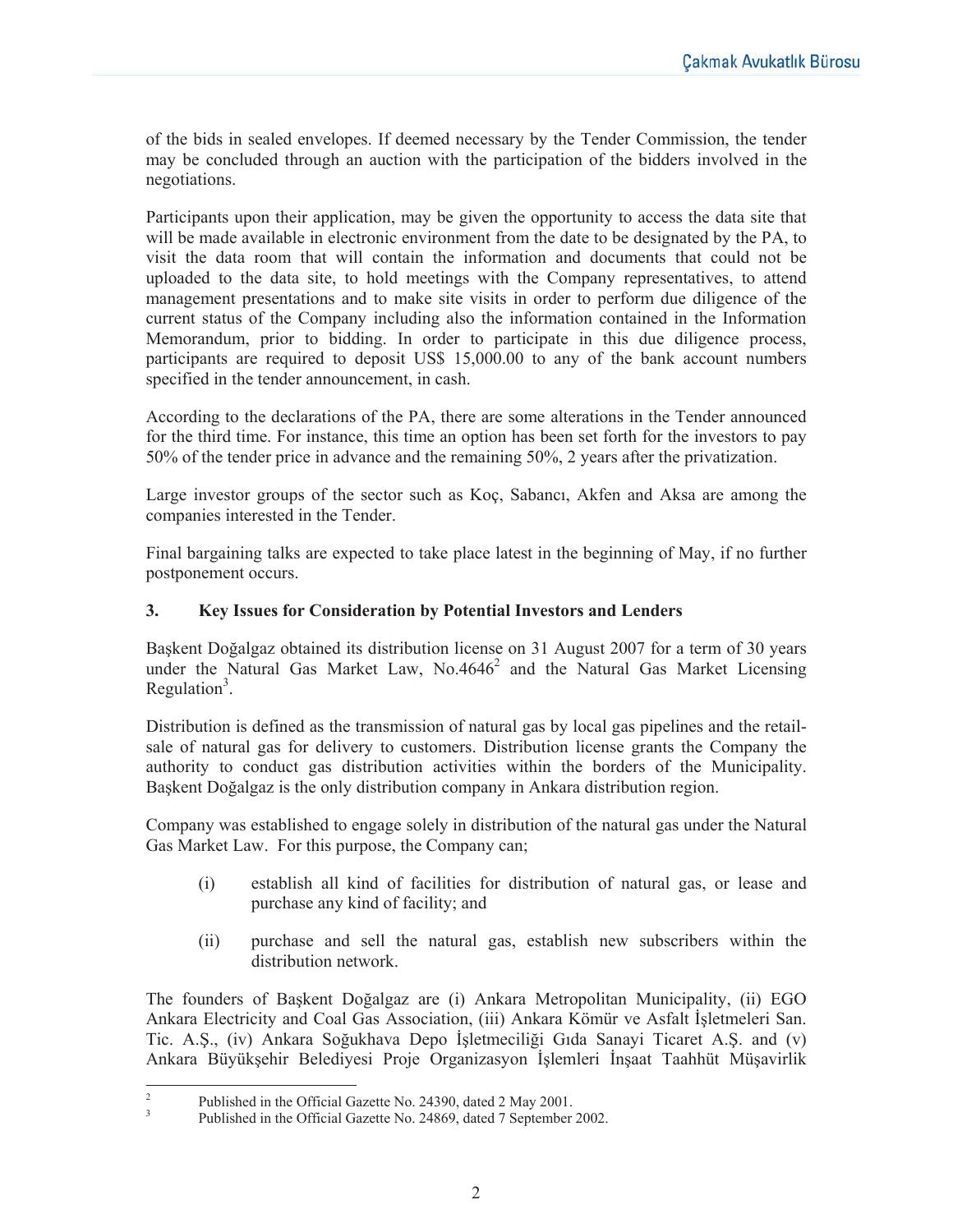Ticaret A.S.

As of today, the authorized capital of Başkent Doğalgaz is TL 700,000,000.00 divided into 700,000 shares each bearing a nominal value of TL 1,000.

Except for the approvals of the Energy Market Regulatory Authority ("EMRA") and the Turkish Competition Authority no approval or permit is required for the sale of the Company's shares.

Set forth below are some preliminary remarks in relation to Baskent Doğalgaz:

*Inclusion of Baymina Enerji A.ù. ("Baymina") in the Portfolio of Baúkent Do÷algaz:*  Pursuant to EMRA Decision No. 419 dated 11 January 2005, BOTAS cannot connect customers, which are located within the authorized area of a distribution company, to the transmission network. However, Baymina, which is a natural gas based power plant operator within the boundaries of Başkent Doğalgaz, was excluded by BOTAŞ from the list of customers to be transferred to Başkent Doğalgaz. Başkent Doğalgaz filed a cancellation lawsuit against such BOTAS Decision, and ultimately the court rendered a decision in favor of Baskent Doğalgaz, stating that Baymina must be connected to Baskent Doğalgaz rather than BOTAS. As a result of such court decision and the Decision of the High Planning Court dated 19 July 2010, Baymina and 25 other eligible consumers (such as Baskent University, Türk Traktör, Meteksan, Ankara Seker Fabrikası, Ankara Organized Industrial Zone and some other industrial customers) were transferred to the subscribers portfolio and distribution volume of Başkent Doğalgaz as of 1 February 2011. This transfer had positive financial impacts on Başkent Doğalgaz, as the distribution volume of Başkent Doğalgaz has been increased by 1.3 billion cubic meters. However, since Baymina is a build-operate model project under Build-Operate Law No. 3996<sup>4</sup>, and has specific project documents signed with TETAŞ and BOTAŞ, the legality of the transfer of Baymina from BOTAŞ to Başkent Doğalgaz will have to be carefully reviewed and analyzed.

*Debts of Baúkent Do÷algaz:* Based on certain news reports, we understand that a debt protocol has been signed with BOTAŞ for Başkent Doğalgaz's debts in an amount of TL 677 million. We also understand that another debt protocol has been signed with the Treasury for Başkent Doğalgaz's debts amounting to TL 467 million. In addition, we are aware of a Protocol between the Ankara Municipality, EGO and Başkent Doğalgaz. The legal implications of all such protocols need to be analyzed.

*Fixed Tariffs:* Pursuant to Law No. 5669, the profit margin determined by EMRA within the framework of the privatization of Baskent Doğalgaz shall be applied as TL equivalent of US\$  $0.05555/m<sup>3</sup>$  as a unit service and depreciation fee; and TL equivalent of US\$ 0.0077/m<sup>3</sup> as a transportation tariff for eligible consumers for a period of 10 years. The tariffs shall be determined by EMRA for the years subsequent to the end of the first 10-year period in accordance with the Natural Gas Market Tariffs Regulation. In addition, pursuant to an EMRA Regulation dated 16 December 2010, the transportation fee threshold shall be kept as 800.000 cubic meters until 31 August 2017. The regulatory risk for a change in such fixed tariffs needs to be analyzed.

 $\frac{1}{4}$ 

Published in the Official Gazette No. 21959, dated 13 June 1994.